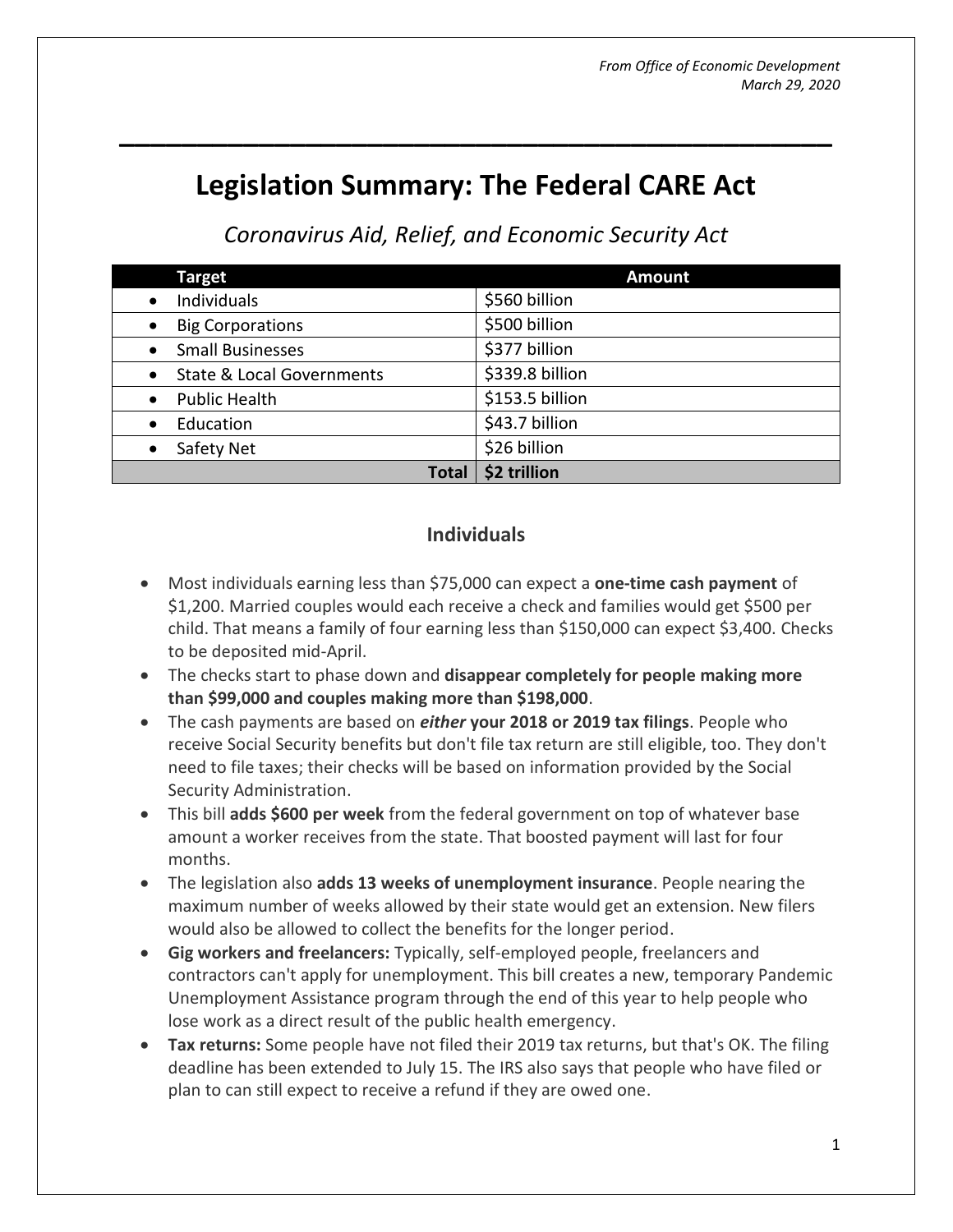- **Student loans:** Employers can provide up to \$5,250 in tax-free student loan repayment benefits. That means an employer could contribute to loan payments and workers wouldn't have to include that money as income.
- **Insurance coverage:** The bill requires all private insurance plans to cover COVID-19 treatments and vaccine and makes all coronavirus tests free.

#### **Small Businesses** (500 employees or less)

- **Emergency grants:** The bill provides \$10 billion for grants of up to \$10,000 to provide emergency funds for small businesses to cover immediate operating costs.
- **Forgivable loans:** There is \$350 billion allocated for the Small Business Administration to provide loans of up to \$10 million per business. Any portion of that loan used to maintain payroll, keep workers on the books or pay for rent, mortgage and existing debt could be forgiven, provided workers stay employed through the end of June.
- **Relief for existing loans:** There is \$17 billion to cover six months of payments for small businesses already using SBA loans.

#### **Big Businesses**

- **Airlines:** About \$58 billion is allocated to help airlines stay open. One portion of that money is set aside to help cover employee wages, salaries and benefits divided up as up to \$25 billion for passenger air carriers, up to \$4 billion for cargo air carriers, and up to \$3 billion for airline contractors.
- **Stock buyback ban:** Any company receiving a loan under the program is barred from making stock buybacks for the term of the loan plus one year.
- **Reporting requirements:** All loans, their terms and any investments or other assistance provided by the government must be publicly disclosed.
- **Oversight:** The bill creates a special inspector general to oversee pandemic recovery. That person, along with a special committee, would provide oversight of all loans and other uses of taxpayer dollars.
- **No benefit for Trump:** The president, vice president, members of the Cabinet and members of Congress are barred from benefiting from the money carved out for corporations. That also extends to the "spouse, child, son-in-law or daughter-in-law."
- **All businesses:** The bill establishes a fully refundable tax credit for businesses of all size that are closed or distressed to help them keep workers on the payroll. The goal is to get those employees hired back or put on paid furlough to make sure they have jobs to return to. The credit covers to 50 percent of payroll on the first \$10,000 of compensation, including health benefits, for each employee.
- For employers with more than 100 full-time employees, the **credit is for wages paid to employees** when they are not providing services because of the coronavirus. Eligible employers with 100 or fewer full-time employees could use the deduction even if they aren't closed.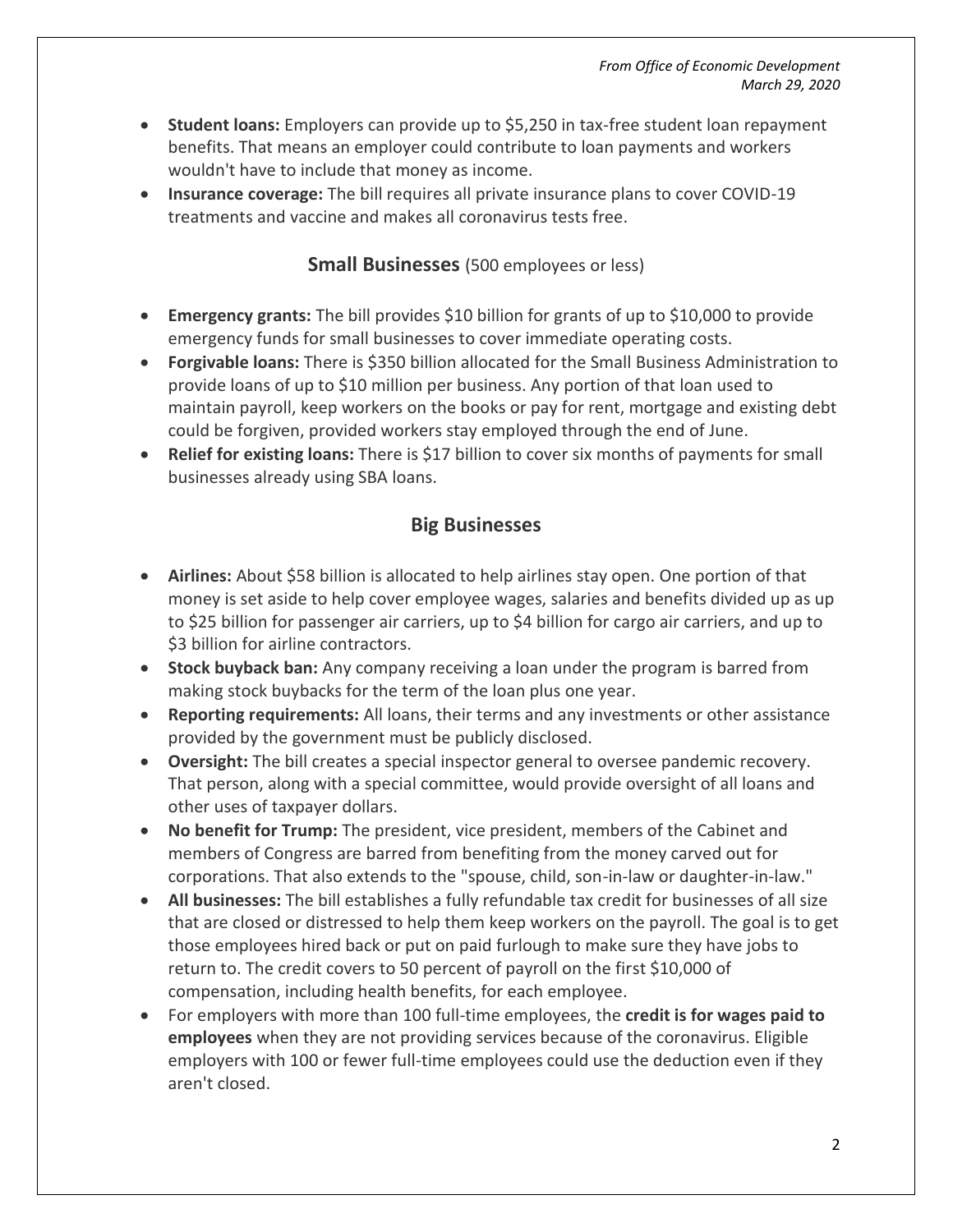#### **Public Health**

- **Hospitals:** There is \$100 billion for hospitals responding to the coronavirus.
- **Community health centers:** The bill provides \$1.32 billion in immediate additional funding for community centers that provide health care services for roughly 28 million people.
- **Drug access**: There is \$11 billion for diagnostics, treatments and vaccines. The bill also includes \$80 million for the Food and Drug Administration to prioritize and expedite approval of new drugs.
- **Centers for Disease Control and Prevention**: CDC programs and response efforts are getting \$4.3 billion.
- **Veterans' health care**: There is \$20 billion set aside for veterans.
- **Telehealth**: The bill reauthorizes a critical telehealth program to extend the reach of virtual doctors appointments.
- **Medicine and supplies:** The bill gives \$16 billion to the Strategic National Stockpile to increase availability of equipment, including ventilators and masks. It also boosts hiring for vital health care jobs during the public health crisis and speeds the development of a vaccine, treatments and faster diagnostic.

# **Safety Net**

- **Child nutrition:** There is \$8.8 billion to give schools more flexibility to provide meals for students.
- **Food stamps:** \$15.5 billion is going to the Supplemental Nutrition Assistance Program, also known as SNAP. The money will help cover the expected cost of new applications to the program as a result of the coronavirus. American Indian reservations, Puerto Rico, Northern Mariana Islands and American Samoa all get additional funds and access to federal nutrition programs.
- **Food banks**: There is \$450 million more for food banks and other community food distribution programs.

# **State and Local Governments**

- The legislation designates \$339.8 billion for programs that will go to state and local governments. It is divided up to put \$274 billion toward specific COVID-19 response efforts, including **\$150 billion in direct aid for those state and local governments** running out of cash because of a high number of cases.
- It also includes **\$5 billion for Community Development Block Grants**, \$13 billion for K-12 schools, \$14 billion for higher education and \$5.3 billion for programs for children and families, including immediate assistance to childcare centers.